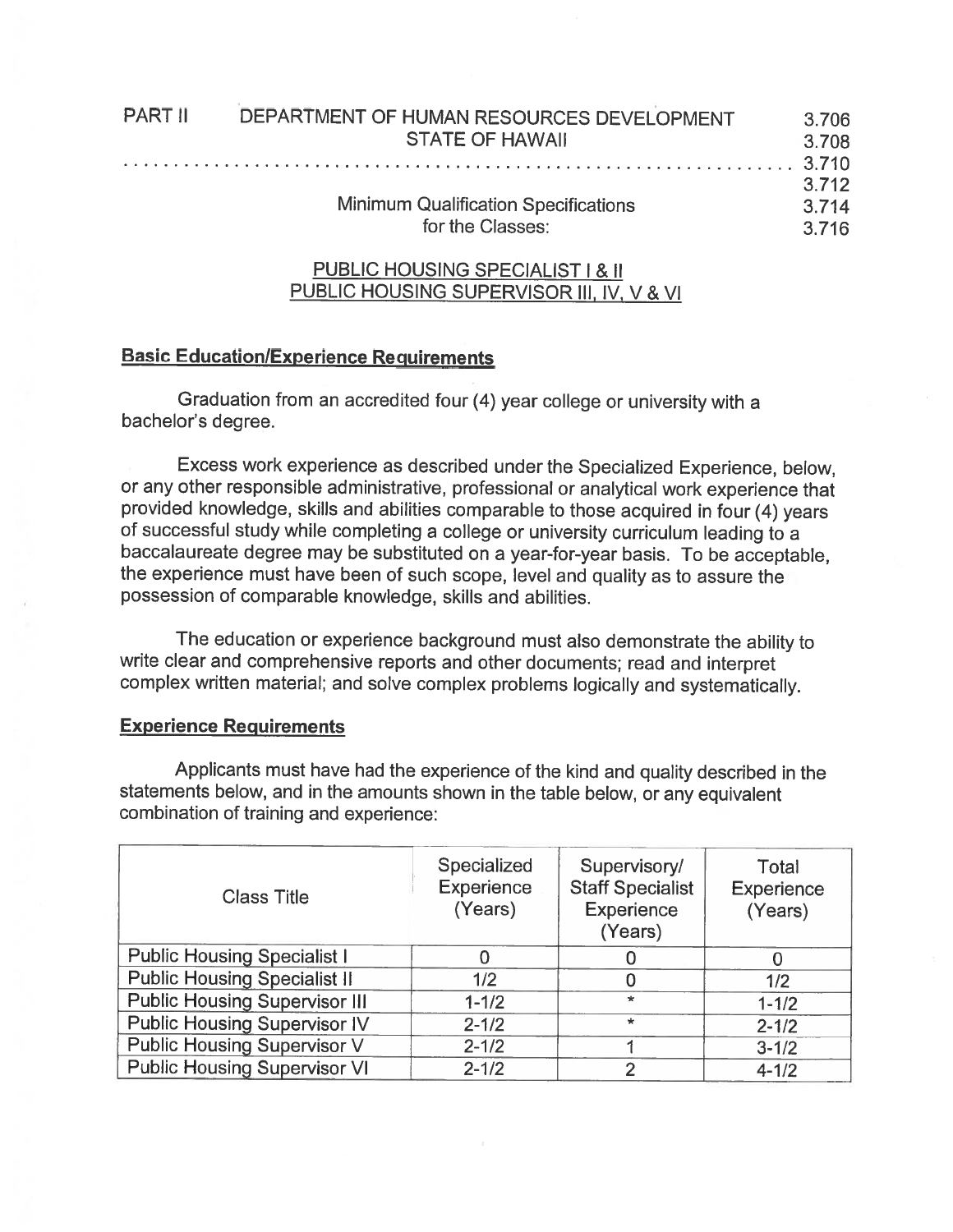## PART II<br>Page 2 PUBLIC HOUSING SPECIALIST I, II 3.706, 3.708 PUBLIC HOUSING SUPERVISOR III, IV, V & VI 3.710, 3.712, 3.714, 3.716

Specialized Experience: Applicants must possess professional experience in one or <sup>a</sup> combination of the following types of work:

- 1. Progressively responsible work which requited participation in, or the conduct of, most of the operational activities normally associated with housing projects, including such activities as:
	- Development and implementation of local policies, procedures and work plans;
	- Supervision and training of subordinate personnel:
	- Budgetary control and fiscal management of funds and expenditures related to project operations, maintenance and repair of project facilities, etc.:
	- Evaluation of operating and maintenance costs and practices to obtain maximum efficiency and economy;
	- Rental and occupancy activities involving tenant selection, dwelling unit assignment, surveys of local rent and utility rates, setting and/or collecting rents and charges; and
	- Community and tenant relations including development of cooperative dealings and harmonious relationships, adjustment of complaints, assistance on problems of health, safety, recreation and social welfare needs of tenants.
- 2. Progressively responsible work in real property management as an employee or agent of <sup>a</sup> real estate firm, bank, insurance company, etc., engaged in the control and conduct of multiple unit residential housing operations, private housing developments, shopping centers, etc.

Such work must have demonstrated knowledge of, and experience in most of the following activities:

- Establishment of rent schedules:
- Property rental, lease negotiation and preparation;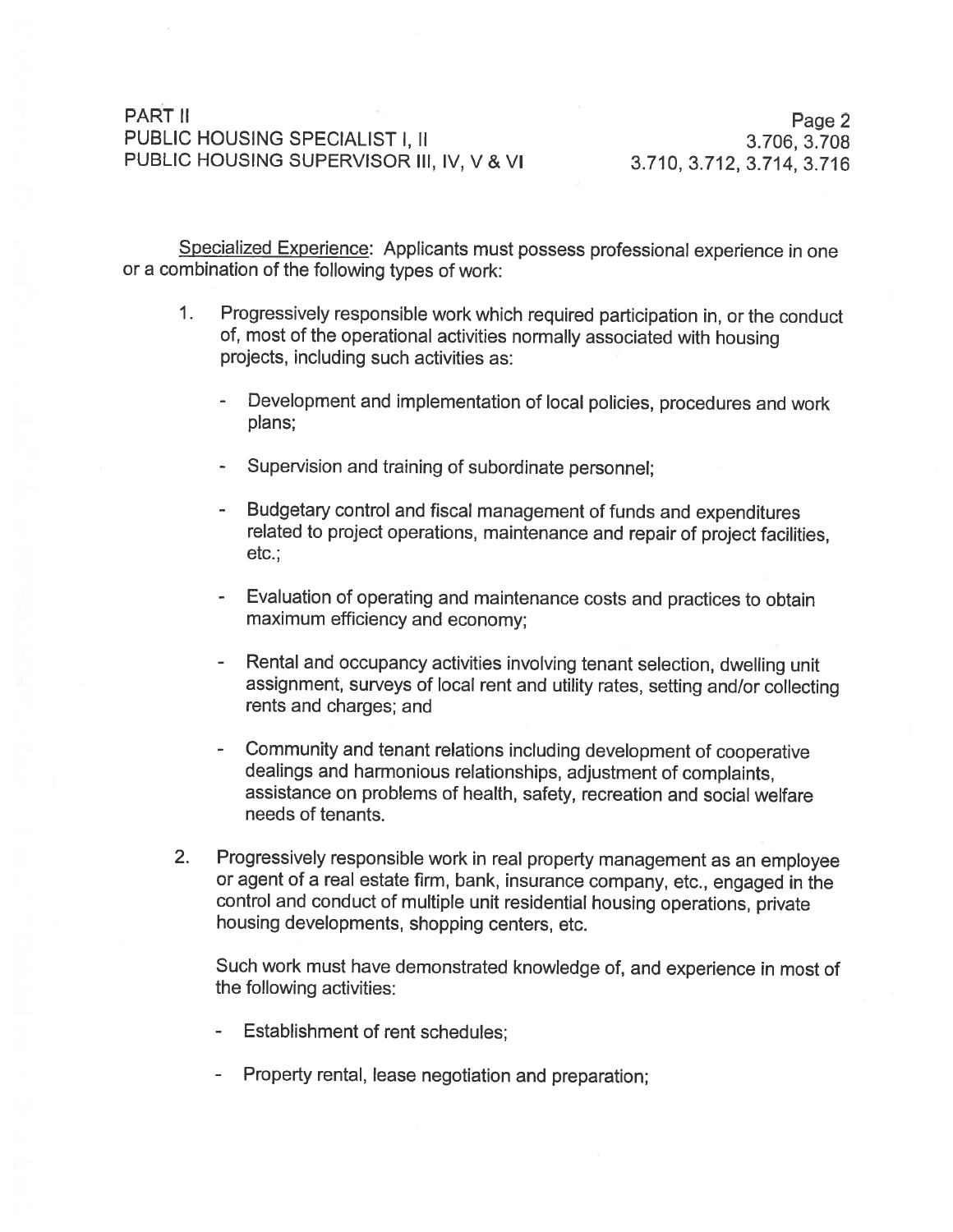# PART II PARTII PARTII PARTII PARTII PARTII PARTII PARTII PARTII PARTII PARTII PARTII PARTII PARTII PARTII PART PUBLIC HOUSING SPECIALIST I, II 3.706, 3.708 PUBLIC HOUSING SUPERVISOR Ill, IV, V

- Property maintenance and repair which included responsibility for the efficient and economical maintenance of the property and the protection of the owner's investment through property inspections and effecting needed repairs and alterations; and
- Fund management; i.e., the installation and maintenance of fiscal accountability control procedures and records to reflect income and expenses.

Supervisory or Staff Specialist Experience: Applicants must meet one or a combination of the following:

A. Supervisory Experience: Supervisory work experience which included: 1) <sup>p</sup>lanning, organizing, scheduling, and directing the work of others; 2) assigning and reviewing their work; 3) advising them on difficult work problems; 4) training and developing subordinates; and 5) evaluating their work performance.

\*For the Public Housing Supervisor III and IV levels, supervisory aptitude rather than actual supervisory experience may be accepted. Supervisory aptitude is the demonstration of aptitude or potential for the performance of supervisory duties through successful completion of regular or special assignments which involve some supervisory responsibilities or aspects of supervision, e.g., by serving as <sup>a</sup> group or team leader; or in similar work in which opportunities for demonstrating supervisory capabilities exist; or by the completion of training courses in supervision accompanied by application of supervisory skills in work assignments; and/or by favorable appraisals by <sup>a</sup> supervisor indicating the possession of supervisory potential.

B. Staff Specialist Experience: Experience in the field of public housing, real property management, or related fields as <sup>a</sup> staff specialist which involved work such as conducting studies and making recommendations for the development or revision of standards, policies, procedures and techniques pertaining to program or activity; <sup>g</sup>iving technical advice and direction; gathering data to determine conformance with standards and requirements; conducting special studies; recommending staff improvements and developing training materials. Also, work experience which involved securing the cooperation and support of private and public agencies and community organizations to promote, develop and maintain an understanding of public housing goals and objectives and the role public housing projects <sup>p</sup>lay in the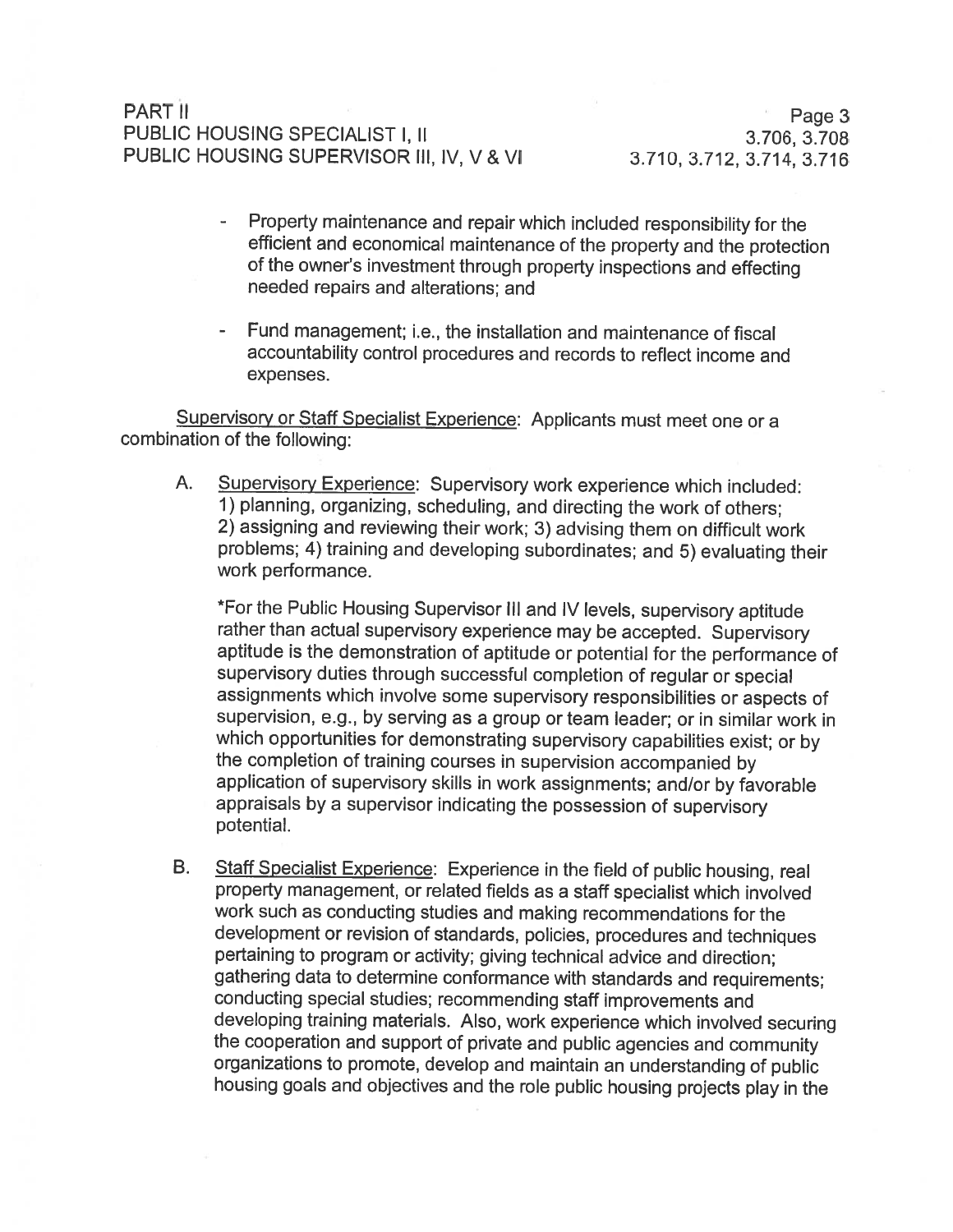# PARTII Page4 PUBLIC HOUSING SPECIALIST I, II 3.706, 3.708 PUBLIC HOUSING SUPERVISOR III, IV, V & VI 3.710, 3.712, 3.714, 3.716

total pattern of community organization; collecting and analyzing data on present and projected staffing needs and on employee training programs to meet workforce needs; and evaluating standards, policies, procedures and techniques pertaining to public housing activities.

### Substitutions Allowed

<sup>A</sup> master's degree from an accredited college or university with <sup>a</sup> major in business or public administration may be substituted for one (1) year of Specialized Experience.

### Quality of Experience

Possession of the required numbet of years of experience will not in itself be accepted as proof of qualification for <sup>a</sup> position. The applicant's overall experience must have been of such scope and level of responsibility as to conclusively demonstrate that he/she has the ability to perform the duties of the position for which he/she is being considered.

#### Selective Certification

Specialized knowledge, skills and abilities may be required to perform the duties of some positions. For such positions, Selective Certification Requirements may be established and certification may be restricted to eligibles who possess the pertinent experience and/or training required to perform the duties of the position.

Agencies requesting selective certification must show the connection between the kind of training and/or experience on which they wish to base selective certification and the duties of the position to be filled.

#### Tests

Applicants may be required to qualify on an appropriate examination.

#### Physical and Medical Requirements

Applicants must be able to perform the essential functions of the position effectively and safely, with or without reasonable accommodation.